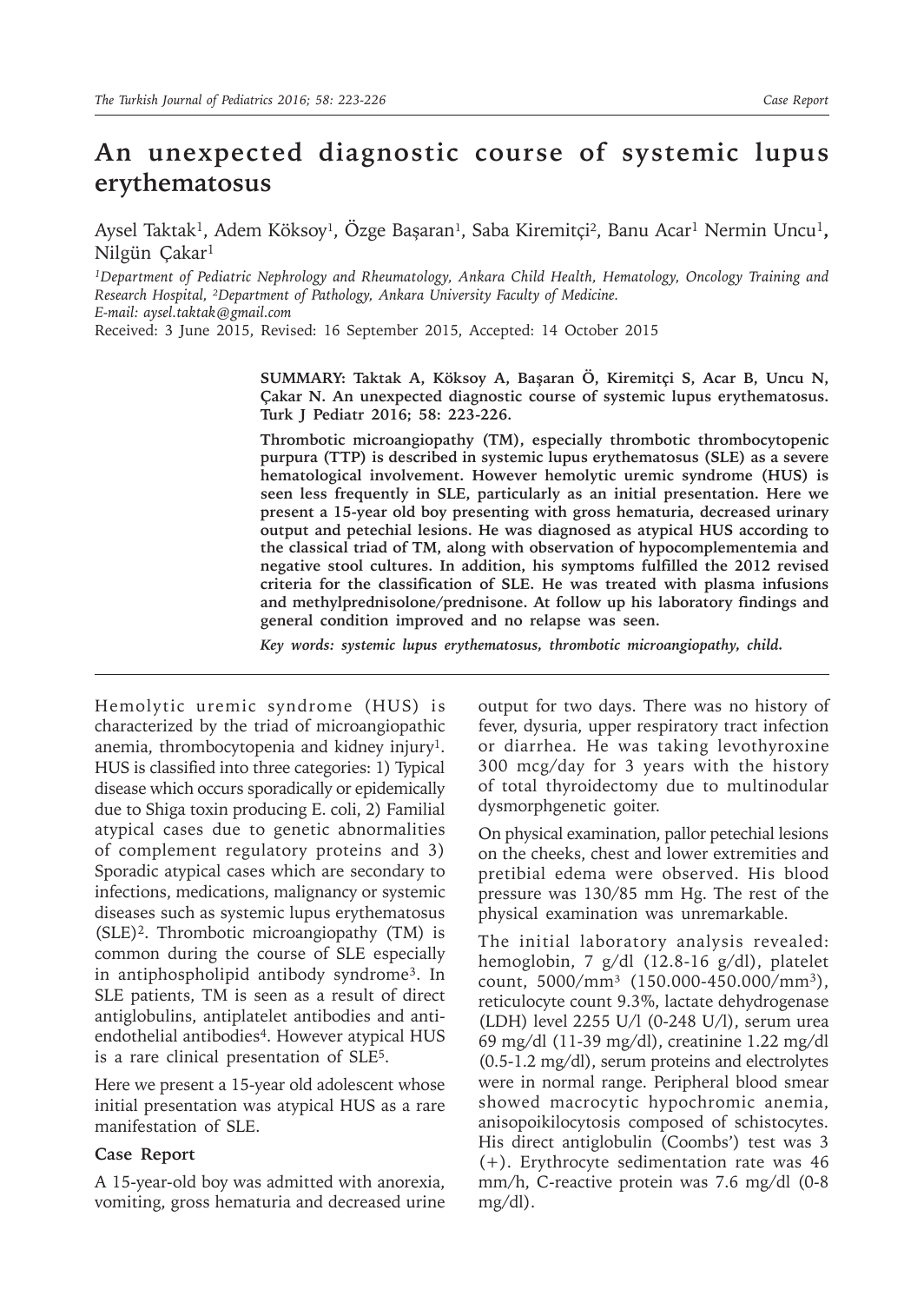The urine was dark brown macroscopically. Urinalysis revealed  $3 (+)$  proteinuria and  $3 (+)$ hematuria with 76 dysmorphic erythrocytes per high power field. Spot urine protein/creatinine ratio was 3.8. 24-hour urine collection revealed nephrotic range proteinuria (56 mg/m²/h). The urine and blood cultures showed no growth.

Renal ultrasound revealed kidneys with normal shape and size but renal cortical echogenicity was markedly increased.

The patient had hemolytic anemia, thrombocytopenia and renal impairment, with no history of fever, dysuria, upper respiratory tract infection or diarrhea. Therefore the most likely diagnosis was atypical HUS or less likely thrombotic thrombocytopenic purpura (TTP).

For differential diagnosis serum complement level 3 (C3), ADAMTS13 activities, and anti-ADAMTS13 antibody was performed. His C3 level was 54 mg/dl (83-177 mg/dl). ADAMTS13 activity was 98 % and anti-ADAMTS13 antibody was 6.4 U/mL (normal <15 U/ml). However HUS could not explain the positive direct Coombs' test result, therefore auto antibodies such as antinuclear antibody (ANA), anti-double stranded (ds) DNA antibodies, anti-cardiolipin and anti-phospholipid antibodies were tested. ANA was 3 (+), anti-ds DNA antibody was 666.5 IU/ml (0-200 IU/ml), anti-cardiolipin and anti-phospholipid antibodies were negative. Echocardiography revealed minimal pericardial effusion. These symptoms and findings met the Systemic Lupus International Collaborating Clinics criteria, 2012 (SLICC) $6$ , he was also diagnosed as SLE.

The cause of proteinuria may both be due to lupus nephritis and hemolytic uremic syndrome. Percutaneous renal biopsy was performed with the thrombocyte count of 147.000/mm<sup>3</sup>. Light microscopic examination of the renal biopsy revealed diffuse moderate glomerular mesangial hypercellularity with mesangial widening and glomerular capillary thrombosis in one glomeruli (Fig. 1). The immunofluorescence study showed "full house" immunoglobulin deposition (IgG, IgA, IgM) together with diffuse C3 and C1q deposition in glomerular mesangial areas (Fig. 2). Histopathologic examination was consistent with lupus nephritis (Class II of the International Society of Nephrology/Renal Pathology Society 2003) and HUS.

Fresh frozen plasma was initiated at 10 ml/ kg twice a day. Methylprednisolone pulses (30 mg/kg/dose, maximum 1 g) were initiated on the second day given for five days consecutively, followed by oral prednisone (2 mg/kg/day), hydroxychloroquine (5 mg/kg/day) and enalapril (0.1 mg/kg/day). After the first month of treatment, oral steroid was tapered gradually. At the end of six months, the prednisone dose was 20 mg/day .His laboratory examination was as follows: 24-hour urine protein excretion 7.6 mg/m²/h, urea 30 mg/dl, creatinine 0.65 mg/dl, hemoglobin 13 g/dl, platelet count 258000/mm³, C3 level was 94 mg/dl. He had no relapse during follow up.



**Fig. 1.** The glomerulus displays a moderate mesangial hypercellularity, and glomerular capillary thrombosis is seen in a few capillary loops (arrows). Hematoxylin-Eosin x400



**Fig. 2.** The immunofluorescence showed diffuse strong glomerular C1q staining in the mesangial regions.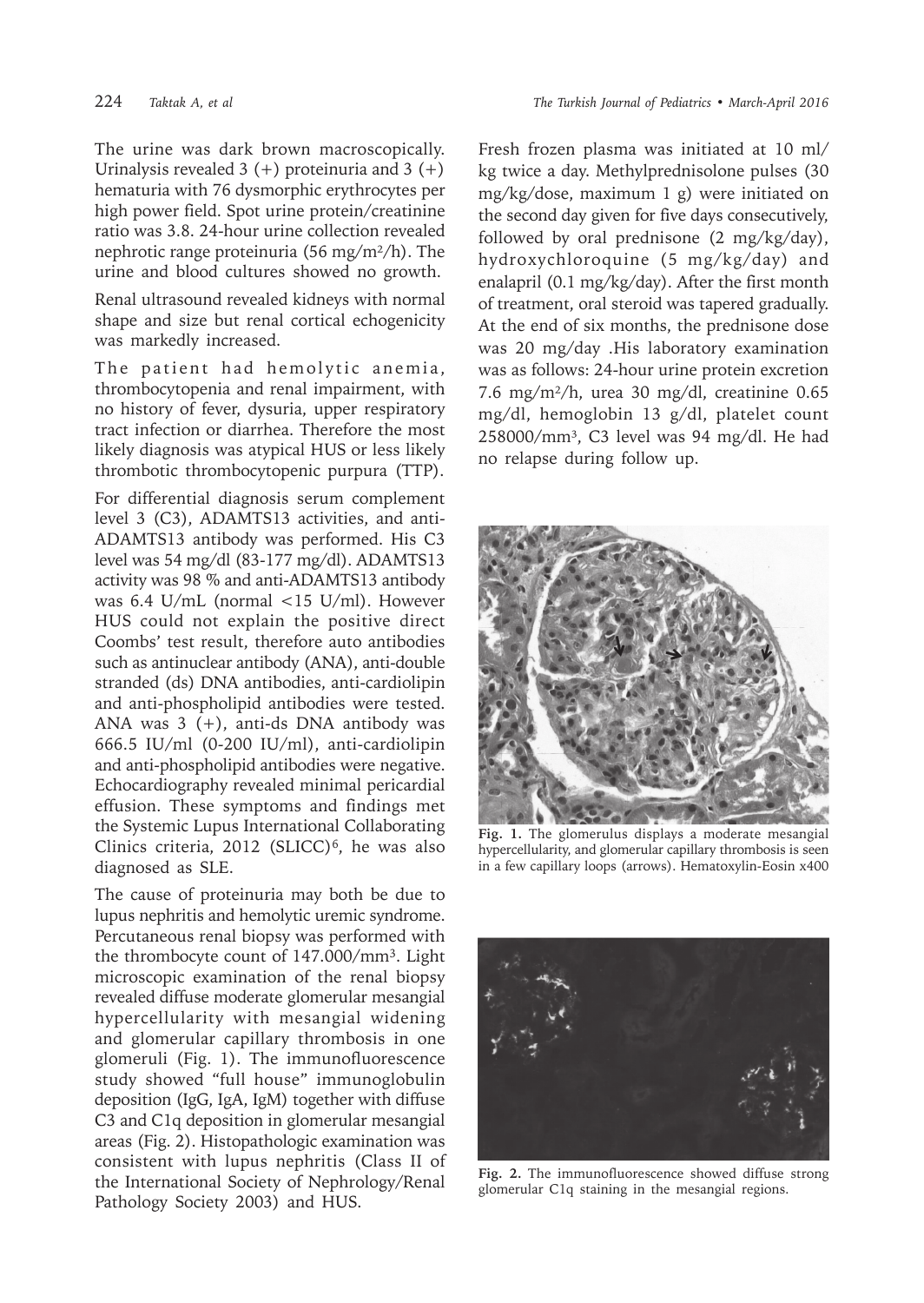## **Discussion**

Systemic lupus erythematosus is an autoimmune disease characterized by the production of wide spread autoantibodies which leads to immune complex deposition, inflammation or organ damage. It may affect many organs and may cause various clinical features such as skin rash, arthritis, serositis and involvement of the kidney, lung, central nervous system and hematologic system<sup>7</sup>.

Thrombotic microangiopathy in SLE may result from TTP and less frequently from HUS or rarely from a direct endothelial injury triggered by anti-endothelial antibodies, malignant hypertension or calcineurin inhibitorassociated<sup>4</sup>. In TM, cytopenias are mediated by mechanical hemolysis revealed by schistocytes, whereas in SLE, an autoimmune process is involved, revealed by positive tests for direct antiglobulin and anti-platelet antibodies<sup>3</sup>.

A major feature of SLE is the formation of immune complexes. These immune complexes trigger the complement system and lead to activation of the classical pathway with C4b and C3b deposition which can covalently bind to glomerular endothelial surfaces and basement membranes through the thiol ester site, mounting of the membrane attack complex (C5b–9), release of C3a and C5a anaphylatoxins and commonly causing cellular injury and tissue inflammation. Complement is consumed in active SLE, resulting in hypocomplementemia (typically low  $C4$  and  $C3$ )<sup>8,9</sup>.

Atypical HUS is one of the diseases causing TM. Atypical HUS manifests as a microangiopathic disease with mechanical anemia, thrombocytopenia and acute renal failure. The clear link between aHUS and the complement pathway is well recognized. Mutations have been identified in factor H, MCP, factor I and thrombomodulin (THBD). These proteins act as regulating factors of the C3 convertase. The rate of activation of the alternative pathway outstrips the rate of downstream regulatory processes on endothelial cells leading to their injury. Low C3 is seen in/or less than 50% of the patients. Therefore C3 antigen measurement is not an adequate screening test for aHUS because a normal result does not rule out a function altering mutation and the same conclusion can be applied to factors H, I, and  $B^{10}$ .

Complement consumption is seen during SLE flares, which could lead to endothelial activation, as observed in congenital HUS. This phenomenon might explain one of the links between lupus nephritis and HUS. Furthermore, it has been shown that some non-shiga toxinassociated HUS are not caused by mutations of regulatory proteins of the complement alternative pathway like FH and cofactor protein (CD46), but occur in the context of an autoimmune disease with the development of anti-factor H antibodies leading to an acquired factor H deficiency<sup>11</sup>.

Although no significant difference in the presence of fever, neurological disorder, anemia and negative Coombs' test was noticed between lupus patients with and without TM, the clinical evidence of microangiopathic hemolytic anemia (MAHA) such as elevated LDH and the presence of increased peripheral schistocytes may be helpful in identifying TTP–HUS clinically in patients with lupus nephritis. Renal histopathology could provide solid evidence of TM12.

In our case, there was no history of bloody diarrhea, stool culture was negative, LDH was increased, C3 level was decreased, peripheral schistocytes was increased, ADAMTS 13 and anti-ADAMTS13 antibody levels were in normal range, and therefore aHUS was primarily thought. Factor H antibody could not be measured. As direct Coombs' test was positive, viral serologic tests and auto antibodies were performed. According to ANA and anti-ds DNA positivity, serositis and renal histopathologic and immunoflouresan findings, he has been diagnosed as SLE based on the SLICC criteria6. Although there is a high prevalence of thyroid nodules in SLE patients, our case had histopathologically proven multinodular dysmorphgenetic goiter and his autoimmune thyroid markers were negative (anti thyroid peroxidase antibody was 7.2 IU/ml (0-9) and anti-thyroglobulin was 0.1 IU/ml (0-4)), which is not relevant to SLE<sup>13</sup>.

Treatment options include plasma infusion or plasma exchange within 24 hours of diagnosis and immunosuppressive medications; although there is no well established guideline for treatment of HUS in patients with lupus nephritis<sup>12</sup>. Our patient achieved clinical remission of both lupus nephritis and